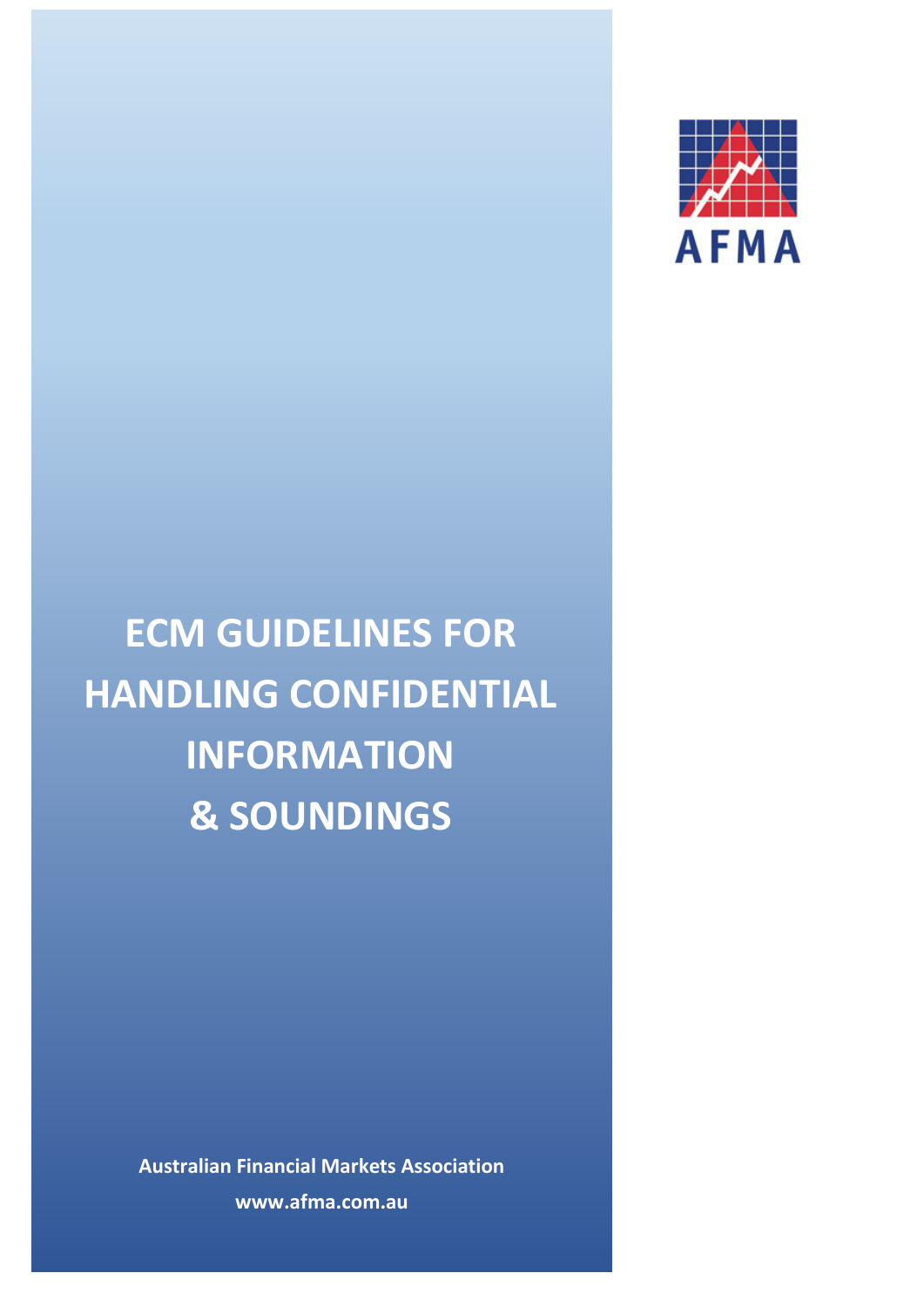# **Equity Capital Market Guidelines for Handling Confidential Information & Soundings**

*Version 1.2 March 2016*

## **Australian Financial Markets Association**

**Enquiries**

Telephone: + 61 2 9776 7900

Email[: info@afma.com.au](mailto:info@afma.com.au)

GPO Box 3655 Sydney NSW 2001

*Copyright in this publication is owned by the Australian Financial Markets Association.*

*This publication is distributed on the condition and understanding that AFMA is not engaged in providing any legal, accounting or other professional advice or services.*

*Members and any other organisation or individual following the Guidelines should satisfy themselves as to applicability to their specific circumstances. AFMA expressly disclaims liability for the consequences of any action or inaction taken as a result of following these Guidelines.*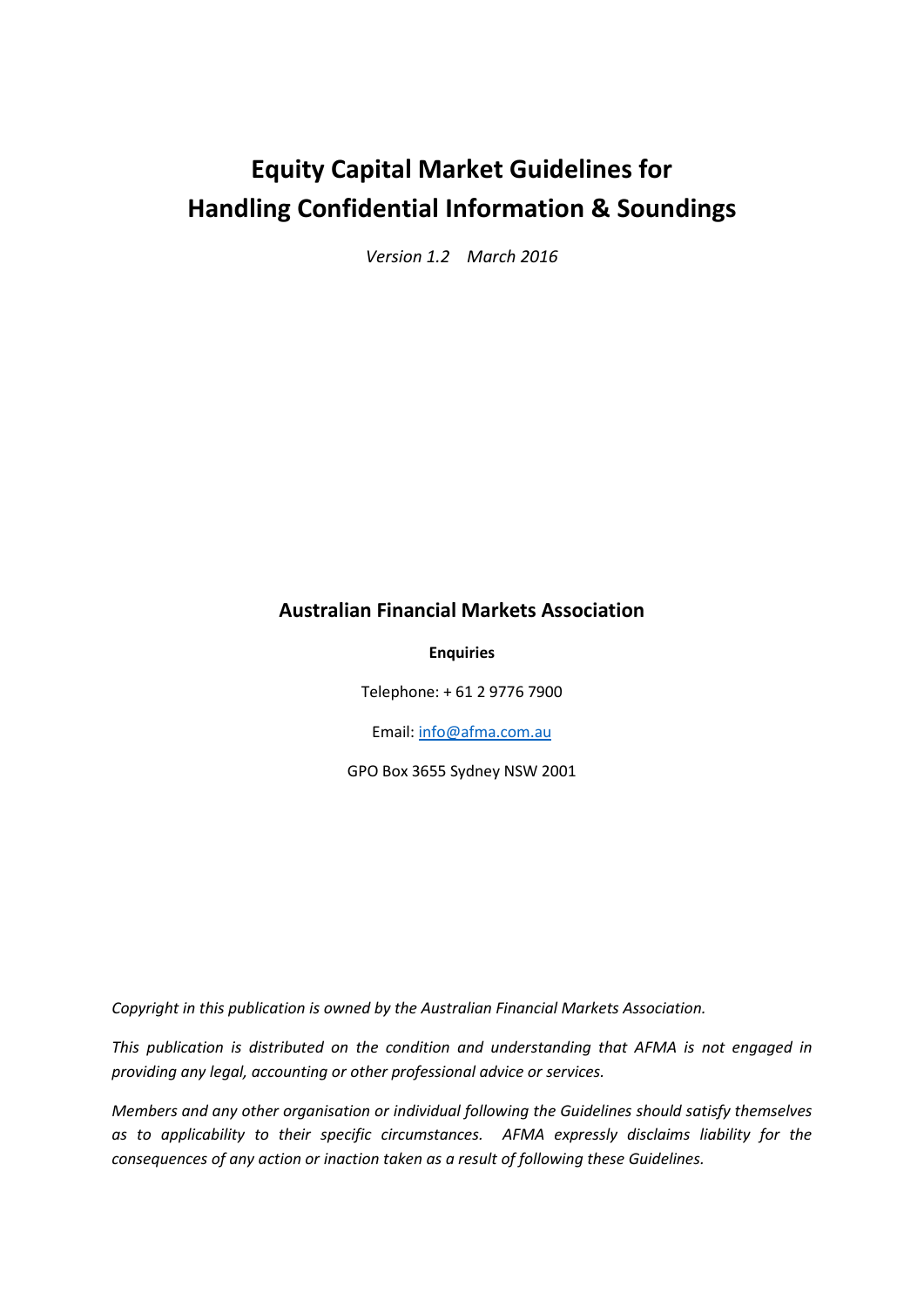## 1. WHAT THESE GUIDELINES ARE ABOUT

- 1.1. This document provides guidelines for members in
	- the handling of confidential information received by them, and
	- how Soundings are conducted,

in relation to potential equity capital markets and mergers and acquisitions transactions involving the financial products of entities with their primary listing on a financial market in Australia.

- 1.2. In this document, "Soundings" is the term given to discussions with potential investors or other interested parties (which take place prior to announcement of an actual equity raising transaction) to gauge their interest in a potential structure, potential transaction or the potential pricing of a transaction that involves the disclosure of non-public, materially pricesensitive or inside information to the investor.
- 1.3. This document is designed to establish standards for the handling of confidential information and Soundings that will:
	- a) assist to ensure commercially sensitive confidential information received by members is suitably protected;
	- b) minimise market risks that leaks prejudice undisclosed transactions, balanced against the need for price discovery processes necessary to facilitate corporate transactions;
	- c) assist market integrity and efficiency through the timely and orderly release of confidential and potential price‐sensitive information;
	- d) minimise the risks of insider trading occurring in relevant financial products;
	- e) assist members in complying with applicable licensing and conduct rules; and
	- f) protect and enhance the reputation of members and their clients.
- 1.4. The Australian Financial Markets Association (AFMA) acknowledges that members will also need to consider applicable rules in other jurisdictions and their own internal policies in applying these guidelines, and that different approaches which adequately address the above objectives will also be acceptable.
- 1.5. AFMA commends these guidelines to other market participants engaged in equity capital markets and merger and acquisition activities.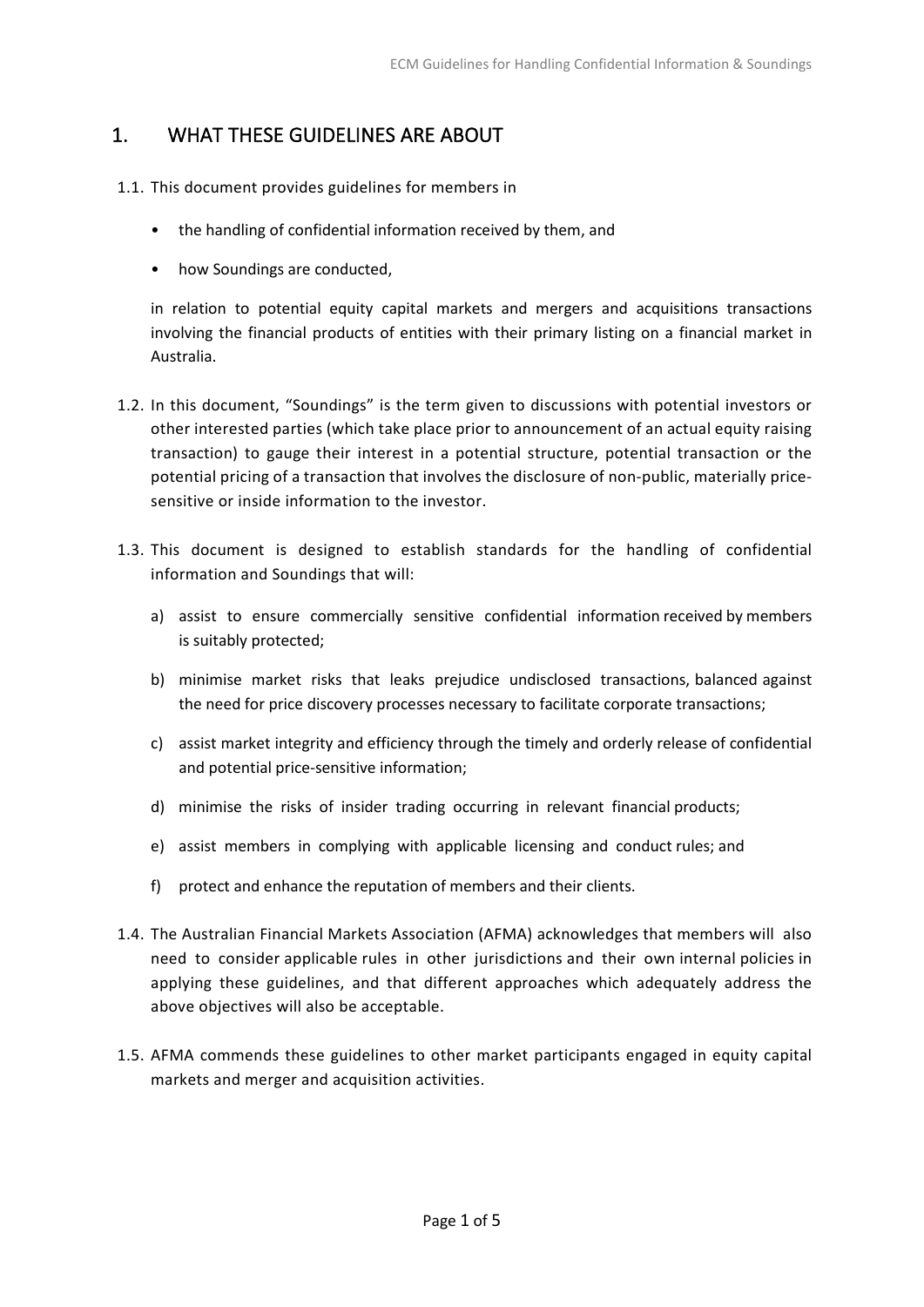## 2. HANDLING OF CONFIDENTIAL INFORMATION

AFMA commends the following guidelines:

- 2.1. Members should have documented policies and procedures that address behaviours in the handling of confidential and potentially price-sensitive information. These should cover disclosure on a need-to-know basis, secure environments and information protection. They should describe and be supported, where appropriate by physical and system information barriers. Staff of members should agree to comply with these policies and procedures in their terms of employment, and this should be reinforced in staff inductions and ongoing training.
- 2.2. Members may also consider the use of umbrella confidentiality agreements with clients for whom they regularly provide or expect to regularly provide financial services.
- 2.3. A member should consider maintaining an insider list for particularly sensitive transactions. Where such an insider list is established, transaction deal team members should be listed by name. Other staff with potential access to transaction information but who may not necessarily access it, or staff involved in internal committees (or who are involved in senior oversight), or who have an administrative, support or risk management function (including legal and compliance, conflict management, internal audit, risk, word processing, printing, photocopying and IT administrators) may be mentioned by class rather than listed individually. Members may agree to provide their list to their client on request.
- 2.4. If a client of a member requests the member to conduct a leak investigation, unless the member considers it unreasonable to do so, the member should conduct an investigation in accordance with its own policies, and report the results of that investigation to the client in a manner that it determines (but which conveys the findings effectively). It would generally be inappropriate to allow the client to be involved in the leak investigation, as that may give rise to actual or perceived disclosure of confidential information of other clients of the member, the member or its employees.
- 2.5. To assist in ensuring that employees do not inappropriately use confidential information for their own personal benefit, members should have established comprehensive and appropriate procedures on personal account dealings undertaken by their staff members in securities and other applicable financial products. The scope of these procedures will depend on the specific circumstances of the member and its activities.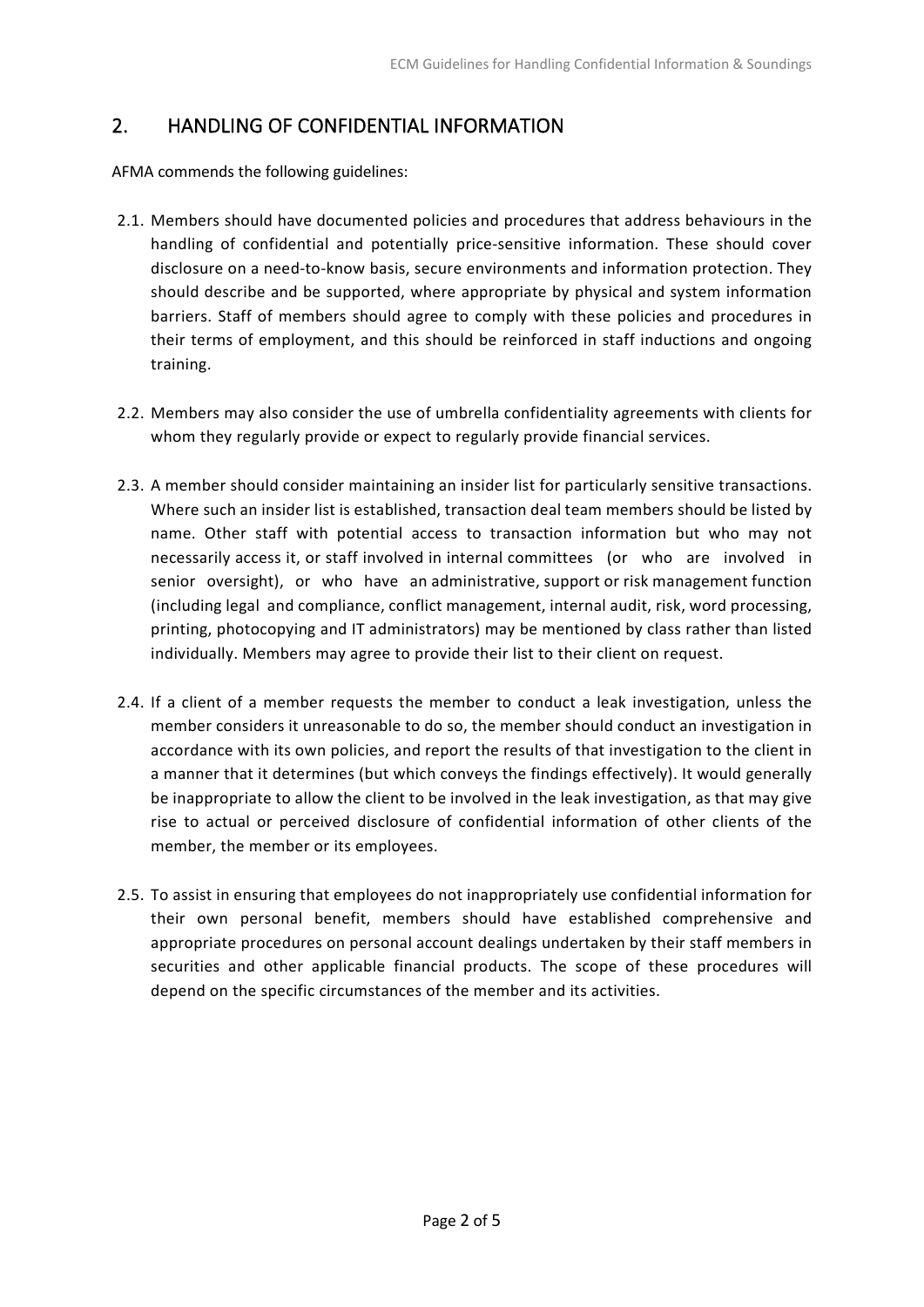#### 3. SOUNDINGS

AFMA commends the following guidelines:

- 3.1. Client approval should be obtained before conducting Soundings of a proposed transaction using the client's confidential information.
- 3.2. This restriction does not prevent a member discussing a potential transaction independently of a client prior to engaging on a potential transaction by the client. Such discussions are not Soundings and thus do not need to comply with these guidelines, but it should be made abundantly clear to the institution that the potential transaction has not been discussed with the client and the member has not been mandated in relation to it.
- 3.3. 3.3 Soundings on behalf of a client in relation to a specific transaction should take place as close as reasonably practicable to the proposed time of launch of the transaction. Where reasonably practicable, Soundings should take place outside times at which affected financial products may be traded on a financial market and in circumstances where the transaction is proposed to be launched before trading next commences.
- 3.4. Soundings should be limited to as few institutions as the member considers reasonably necessary to gain the relevant level of comfort or commitment.
- 3.5. Before sounding an institution, the member should first contact an identified person with the appropriate role and seniority at the institution to confirm whether that person is prepared to be sounded.
- 3.6. The proposed Sounding should not proceed if the identified person at the institution does not verbally agree to treat the information it will receive as confidential. If the information is potentially price-sensitive, the institution should be reminded of its ongoing requirement to comply with applicable insider trading laws and acknowledge this verbally before the Sounding.
- 3.7. There should be a script or dot points for that contact approved by the member's legal/compliance, identifying the key points to be covered, and the member should follow the script or dot points. A Pro Forma Sounding Script, attached to these guidelines, offers an example of a script that members may follow.
- 3.8. Where a member approaches an institution, and the institution verbally agrees to be sounded and to comply with obligations of confidentiality and (if applicable) insider trading requirements, the member should, as soon as possible after the client has agreed to abide by the Sounding protocols, send an email confirmation of that arrangement to the relevant person within the institution. A Pro Forma Sounding Confirmation Email, attached to these guidelines, offers an example of an email that members may use. The member should maintain a written record of Soundings conducted including these details.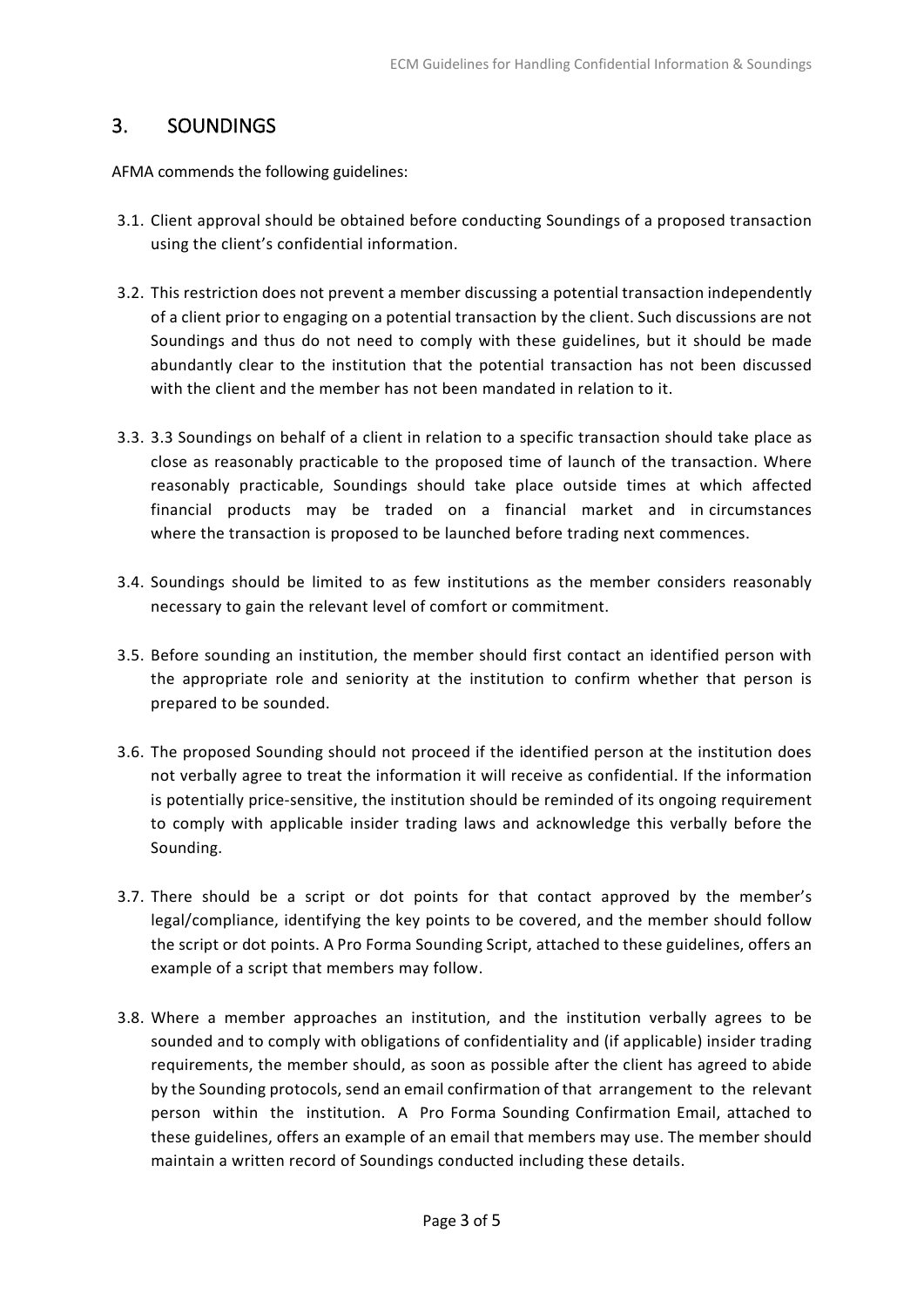#### *Pro Forma Sounding Script*

We would like to discuss with you confidential information in relation to an entity listed on *[insert relevant Australian securities exchange, eg ASX]* that may have a material effect on the price or value of financial products of the entity.

We will do so only on the basis that:

- you agree not to disclose the information to anyone within your organisation except on a need‐to‐know basis and subject to these restrictions, or to anyone outside your organisation, unless our prior consent is obtained; and
- you and your organisation agree not to do anything that breaches the insider trading laws contained in the Australian Corporations Act.

These restrictions will continue until the information is made generally available by or on behalf of the entity or is no longer price sensitive.

Please acknowledge that you understand these restrictions and agree to be bound by them.

*If the person replies no, terminate process with that person.*

*If the person agrees to proceed, continue:*

We recommend that you liaise with your Legal & Compliance personnel in respect of this Sounding. You may share the information disclosed to you with those personnel on the basis that they also agree to be subject to these restrictions. If you have any questions regarding the information we propose to disclose to you, please contact me. Your usual contacts at the firm may not be privy to the information that we are providing. We will shortly send you an email confirming these restrictions and your agreement to be bound by them.